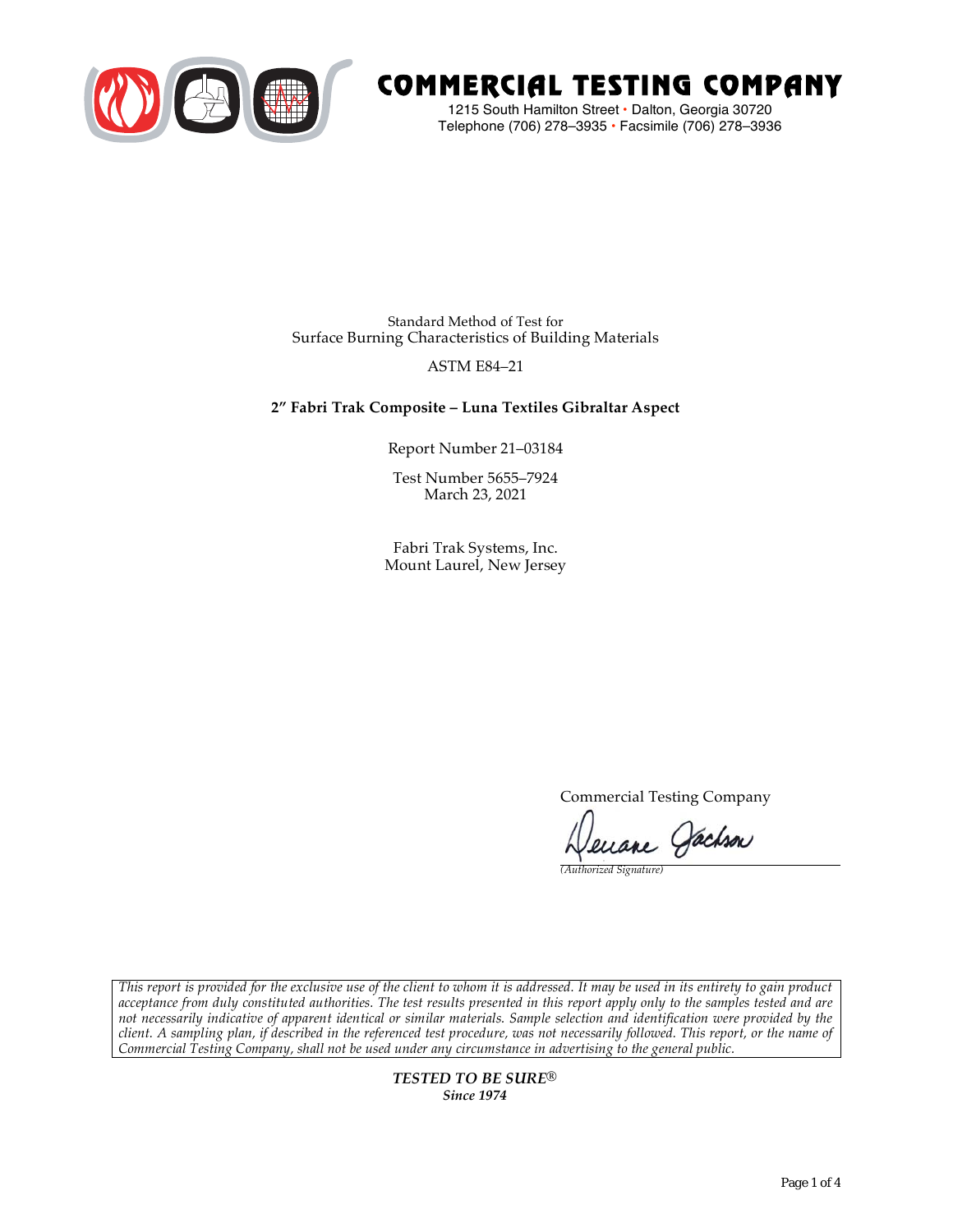## **INTRODUCTION**

This report is a presentation of results of a surface flammability test on a material submitted by Fabri Trak Systems, Inc., Mount Laurel, New Jersey.

The test was conducted in accordance with the ASTM International fire-test-response standard E84–21, *Surface Burning Characteristics of Building Materials*, sometimes referred to as the Steiner tunnel test. ASTM E84 is an American National Standard (ANSI) and has been approved for use by agencies of the Department of Defense. The ASTM E84 test method is the technical equivalent of UL No. 723. The test is applicable to exposed interior surfaces such as walls and ceilings. The test is conducted with the specimen in the ceiling position with the surface to be evaluated face down toward the ignition source. Thus, specimens shall either be self-supporting by its own structural quality, held in place by added supports along the test surface, or secured from the back side.

This standard is used to measure and describe the response of materials, products, or assemblies to heat and flame under controlled conditions, but does not by itself incorporate all factors required for firehazard or fire-risk assessment of the materials, products, or assemblies under actual fire conditions.

#### **PURPOSE**

The purpose of the test is to provide only the comparative measurements of surface flame spread and smoke development of materials with that of select grade red oak and fiber–reinforced cement board, Grade II, under specific fire exposure conditions with the smoke area of heptane used to establish the smoke-developed index. The test exposes a nominal 24-foot long by 20-inch wide test specimen to a controlled air flow and flaming fire adjusted to spread the flame along the entire length of a red oak specimen in  $5\frac{1}{2}$  minutes. During the 10-minute test duration, flame spread over the specimen surface are measured and recorded. Test results are calculated relative to red oak, which has an arbitrary rating of 100, and fiber–reinforced cement board, Grade II, which has a rating of 0. The 100 smoke-developed index is calculated using the smoke area of heptane.

The test results are expressed as Flame Spread Index and Smoke-Developed Index. The Flame Spread Index is defined in ASTM E176 as "a number or classification indicating a comparative measure derived from observations made during the progress of the boundary of a zone of flame under defined test conditions." The Smoke-Developed Index, a term specific to ASTM E84, is defined as "a number or classification indicating a comparative measure derived from smoke obscuration data collected during the test for surface burning characteristics." There is not necessarily a relationship between the two measurements.

The method does not provide for measurement of heat transmission through the surface tested, the effect of aggravated flame spread behavior of an assembly resulting from the proximity of combustible walls and ceilings, or classifying a material as noncombustible solely by means of a Flame Spread Index.

The zero reference and other parameters critical to furnace operation are verified on the day of the test by conducting a 10–minute test using 1/4–inch fiber–reinforced cement board, Grade II. Periodic tests using NOFMA certified 23/32–inch select grade red oak flooring provide data for the 100 flame spread reference with heptane providing data for calculating the 100 smoke-developed index. These procedures are more fully described in Section 7of the E84 Standard.

#### **TEST SAMPLE**

The test sample, selected by the client, was identified as **2" Fabri Trak Composite – Luna Textiles Gibraltar Aspect**, (Panel Composite: 2" Fiberglass, 2SFE.20, 2SJT.20, 5/8" Type X Gypsum Board). Three test panels, each measuring two feet wide by eight feet in length, were received. They were physically self-supporting and required no additional sample preparation. The panels were transferred to storage racks and conditioned to equilibrium in an atmosphere with the temperature maintained at  $71 \pm 2$ °F and the relative humidity at  $50 \pm 5$  percent. For testing, the panels were placed end-to-end on the ledges of the tunnel furnace to make up the necessary 24-foot test sample and the test conducted with no auxiliary support mechanism.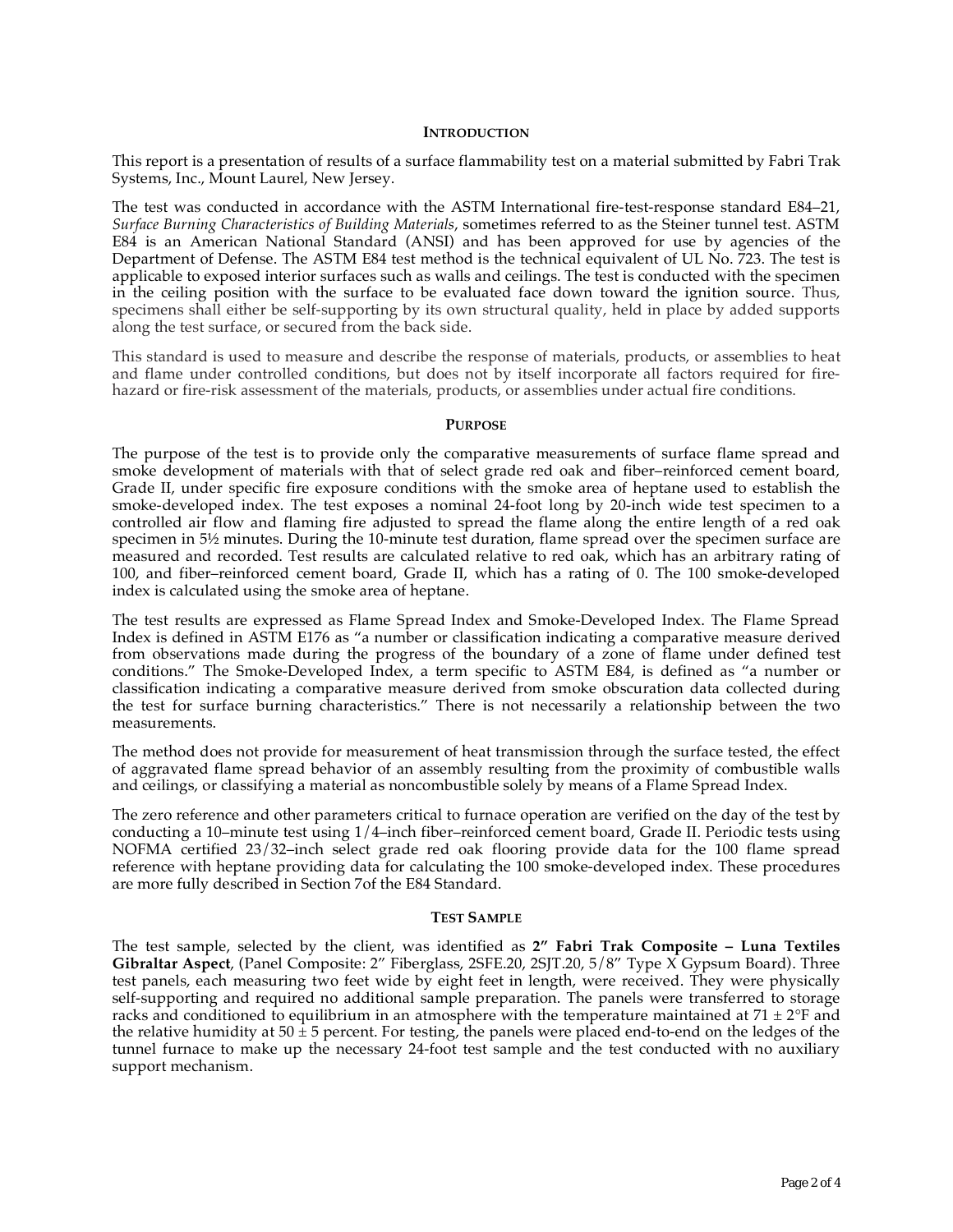## **TEST RESULTS**

The test results, calculated on the basis of observed flame propagation and the integrated area under the recorded smoke density curve, are presented below. The Flame Spread Index obtained in E84 is rounded to the nearest number divisible by five. Smoke-Developed Indices are rounded to the nearest number divisible by five unless the Index is greater than 200. In that case, the Smoke-Developed Index is rounded to the nearest 50 points. The rounding procedures are more fully described in Sections 9.1, 9.2, and X3 of the E84 Standard. The flame spread and smoke development data are presented graphically at the end of this report.

| <b>Test Specimen</b>                                               | Flame Spread Index | <b>Smoke-Developed Index</b> |
|--------------------------------------------------------------------|--------------------|------------------------------|
| Fiber-Reinforced Cement Board, Grade II                            |                    |                              |
| Red Oak Flooring                                                   | 100                |                              |
| Heptane, (HPLC) Grade                                              |                    | 100                          |
| 2" Fabri Trak Composite - Luna Textiles<br><b>Gibraltar Aspect</b> | 20                 | 400                          |

## **OBSERVATIONS**

Specimen ignition over the burners occurred at 0.07 minute. Surface flame spread was observed to a maximum distance of 4.66 feet beyond the zero point at 7.32 minutes. The maximum temperature recorded during the test was 612°F. For information purposes, the actual (unrounded) Flame Spread and Smoke-Developed Indices were 17.9 and 409.0 respectively.

## **CLASSIFICATION**

The Flame Spread Index and Smoke-Developed Index values obtained by ASTM E84 tests are frequently used by code officials and regulatory agencies in the acceptance of interior finish materials for various applications. The most widely accepted classification system is described in the National Fire Protection Association publication NFPA 101 *Life Safety Code*, where:

| Class A | 0 – 25 Flame Spread Index             | 0 – 450 Smoke-Developed Index   |
|---------|---------------------------------------|---------------------------------|
|         | Class B $26 - 75$ Flame Spread Index  | $0 - 450$ Smoke-Developed Index |
|         | Class C $76 - 200$ Flame Spread Index | 0 – 450 Smoke-Developed Index   |

Class A, B, and C correspond to Type I, II, and III respectively in other codes. They do not preclude a material being otherwise classified by the authority of jurisdiction.